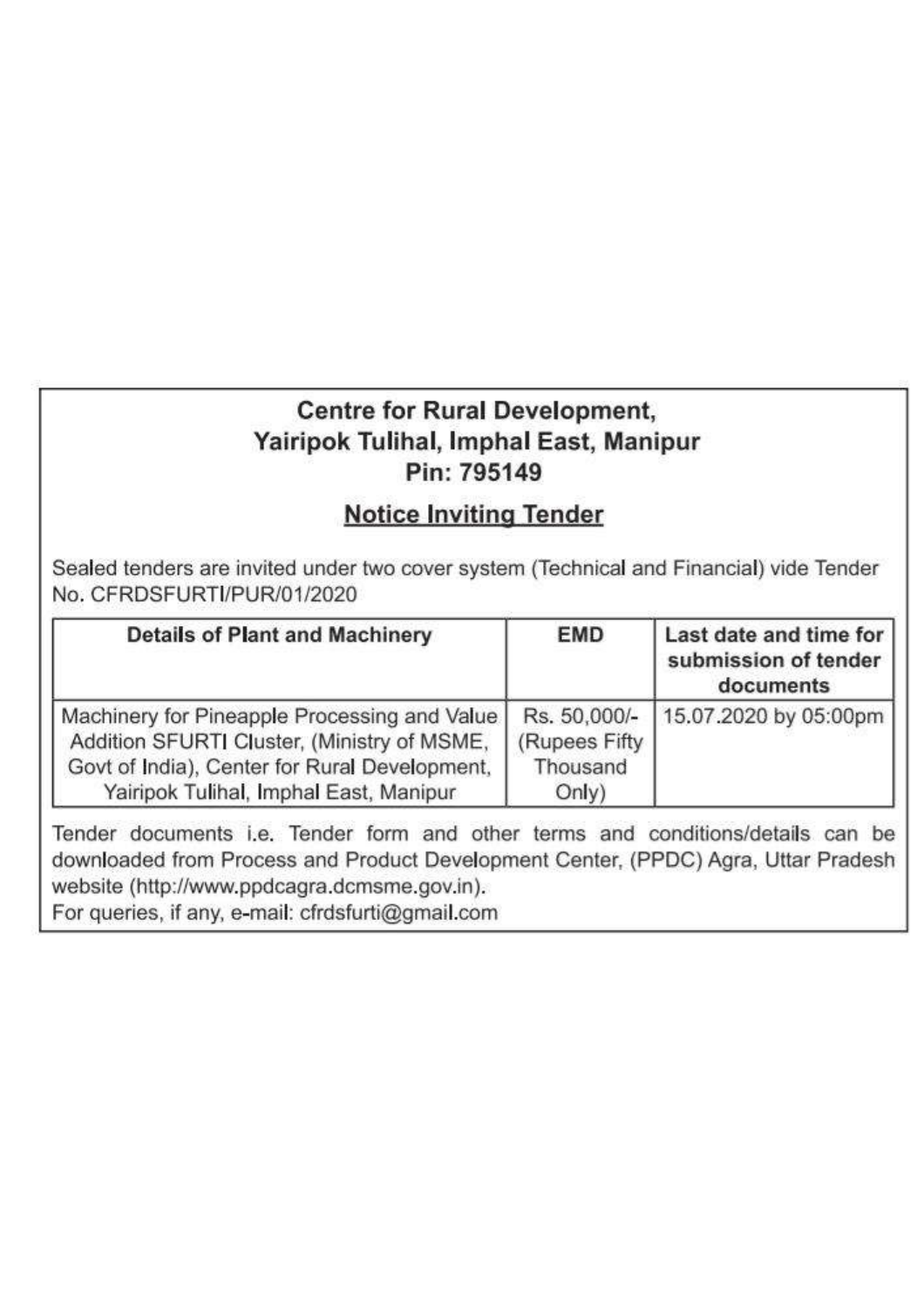## **BID DOCUMENT FOR OPEN TENDER**

Bidder should read the tender document carefully. Submission of tender shall mean that the Bidder has read and understood all the terms and condition of the tender (including corrigendum issued if any, at later stage of publication of Tender) and agrees and binds himself/themselves to the same.

**Bidder must be submit 'TENDER ACCEPTANCE LETTER' with their signature and official seal**

TENDER REF. NO.: CFRD/SFURTI/PUR/01/2020 Dated: 28/06/2020 (In communication, Please quote this number & date)

# **Open Tender document of Supply,**

# **Installation and Commissioning of**

## **Pineapple Processing and Value addition**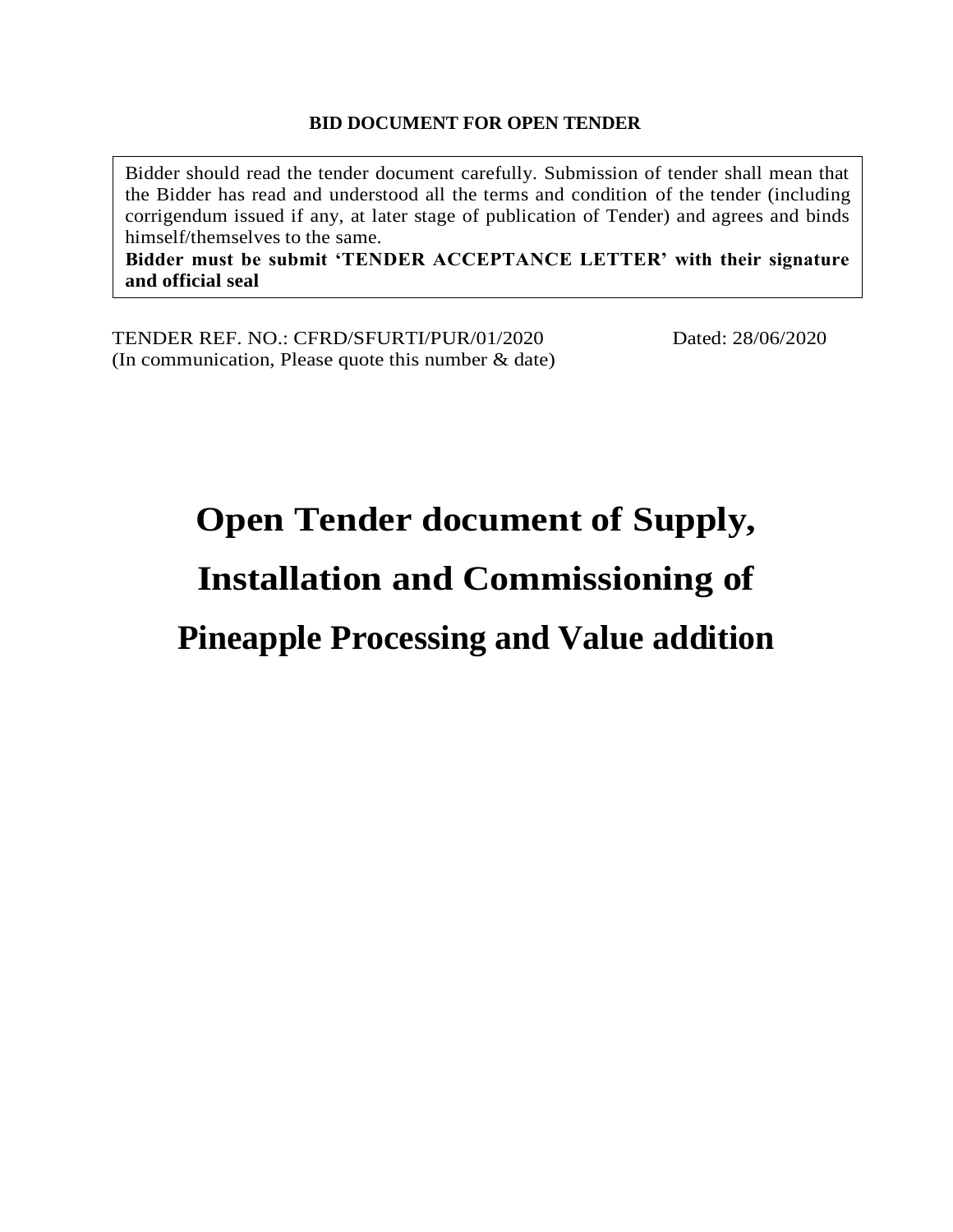### **SECTION I**

Centre for Rural Development, Yairipok Tulihal, Imphal East, Manipur

Pin: 795149

## Email ID: [cfrdsfurti@gmail.com](mailto:cfrdsfurti@gmail.com)

#### TENDER REF. NO.: CFRD/SFURTI/PUR/01/2020 Dated: 28/06/2020 (In communication, Please quote this number & date)

| <b>Bid Particulars</b>                     | <b>Details</b>                               |
|--------------------------------------------|----------------------------------------------|
| Tender Reference no                        | CFRD/SFURTI/PUR/01/2020                      |
| Tender Details.                            | Machinery With Specifications                |
|                                            | (As Per Technical Specifications attached in |
|                                            | Annexure $-1$ )                              |
| Last date and Time of receipt of Bid       | 15-07-2020 By 5:00 PM                        |
| Date and Time for Opening of Technical Bid | 17-07-2020 By 11:00 AM                       |
| Place of Tender submission                 | Chairman, Centre for Rural Development,      |
|                                            | Tulihal, Toupokpi, P.O. Yairipok 795149,     |
|                                            | Imphal East, Manipur                         |
| <b>EMD</b>                                 | Rs. 50,000/-                                 |
| Financial Bid opening                      | After finalization of first stage            |

## **NOTICE INVITING TENDER**

Sealed Tender under Two cover System (Technical & Commercial ) are invited on behalf of Centre for Rural Development, by Chairman (here in after called ,the Implementing Agency and / or the Purchaser") through Centre for Rural Developmentt (Implementing Agency) for Items mentioned below as per Technical specifications given in the enclosed schedule **Section II Annexure -I** . These Items delivered / Installation and commissioning to be done at destination mentioned in this document.

#### **Chief Executive Officer**

(Centre for Rural Development)

Centre for Rural Development, Tulihal, Toupokpi

P.O. Yairipok -795149, Imphal East, Manipur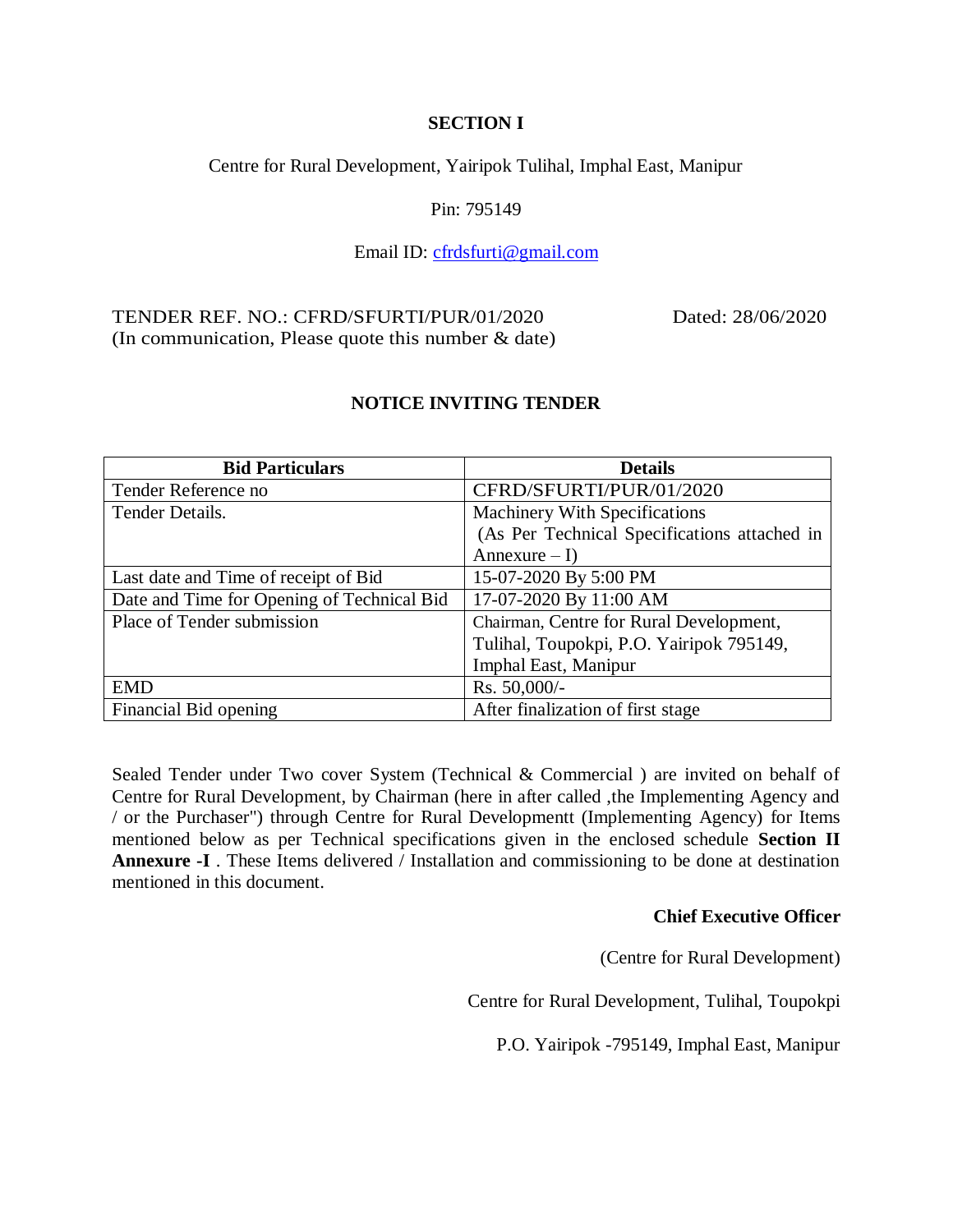#### **SECTION II**

#### **INSTRUCTIONS TO BIDDERS**

#### **A. INTRODUCTION**

#### **1. DEFINITIONS:**

- a) "The Purchaser" means the **Centre for Rural Development.**
- b) "The Bidder" means the individual or firm who participates in this tender and submits its bid. (c) "The Supplier" means the individual or firm supplying the goods under the contract.
- c) "The Goods" means all the equipment, machinery or other materials, which the Supplier is required to supply to the Purchaser under the contract.
- d) "The Advance Purchase Order" means the intention of Purchaser to place the Purchase Order on the bidder.
- e) "The Purchase Order" means the order placed by the Purchaser on the Supplier signed by the Purchaser including all attachments and appendices thereto and all documents incorporated by reference therein. The purchase order shall be deemed as "Contract" appearing in the document. (g) "The Contract Price" means the price payable to the Supplier under the purchase order for the full and proper performance of its contractual obligations.
- f) (h) "Validation" is a process through which the equipment / System is tested to ascertain its performance against set technical standards as per Tender Specification in Indian Telecom Network. Validation is carried out in simulated field environment and includes stability, reliability and environment tests.

#### **2. MINIMUM ELIGIBILITY CRITERIA:**

#### **2.1. Pre-qualification criteria for intending bidders:**

The tenderer shall be required to submit the Earnest Money Deposit (EMD) which is refundable and a non-refundable tender fee by way of demand drafts only. The demand drafts shall be drawn in favour of "Chairman, **Centre for Rural Development.**" payable at Imphal East. The demand drafts for Earnest Money Deposit & tender fee must be enclosed in the envelope containing the technical bid.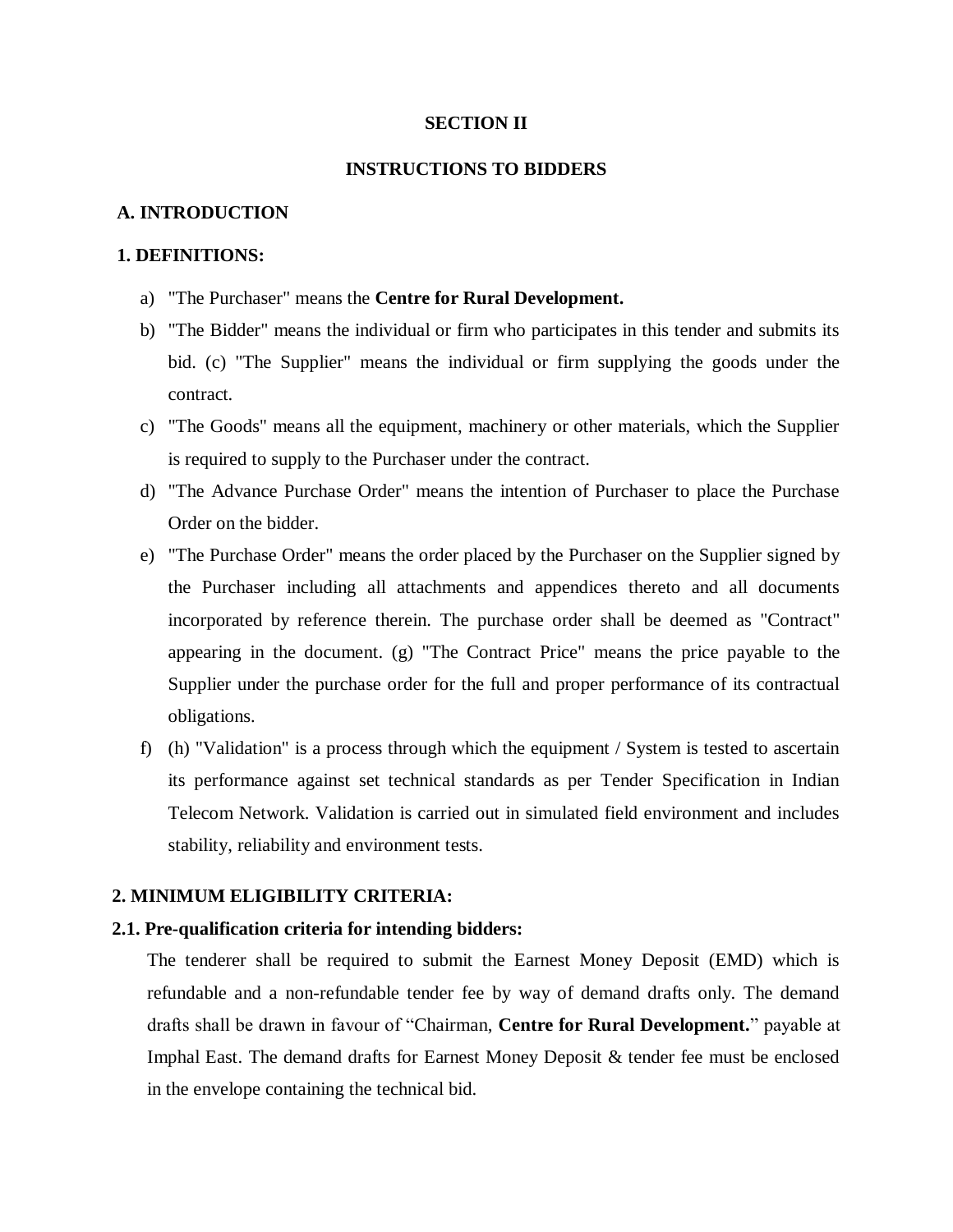## **3. INVITATION FOR TENDER OFFERS:**

Tenderers are requested to submit Part-I and Part-II in a separate sealed cover. Part-I cover to be superscripted as "Part I – Technical Bid" and Part II cover to be superscripted as "Part II – Price Bid" respectively.

The BIDDERs are requested to give detailed tender in two Bids i.e.

a. Part - I: Technical Bid.

b. Part - II: Commercial Bid.

**Technical Bid:**

**3.1 The envelope clearly marked as "Technical Bid-Envelope No.1" shall contain the all copies of originals documents:**

|       | Envelope $-1$ (Following documents to be provided) |                                                                          |  |  |  |  |  |
|-------|----------------------------------------------------|--------------------------------------------------------------------------|--|--|--|--|--|
| S.No. | <b>Documents</b>                                   | <b>Content</b>                                                           |  |  |  |  |  |
| 1.    | Technical                                          | Technical Compliance Sheet as per Annexure - I                           |  |  |  |  |  |
| 2.    | <b>Bid</b>                                         | Copy of IGST Certificate. Manufacturer's Authorization Letter as per     |  |  |  |  |  |
|       |                                                    | Annexure-II                                                              |  |  |  |  |  |
| 3.    |                                                    | Declaration Sheet as per Annexure - III                                  |  |  |  |  |  |
| 4.    |                                                    | Reference Purchase Order copy. List of Organization/ Dept. as per        |  |  |  |  |  |
|       |                                                    | Annexure-IV                                                              |  |  |  |  |  |
| 6.    |                                                    | Mandate Form for Electronic Fund Transfer / RTGS Transfer as per         |  |  |  |  |  |
|       |                                                    | Annexure-V                                                               |  |  |  |  |  |
| 7.    |                                                    | Scanned copy of EMD and it is required to submit the same in original    |  |  |  |  |  |
|       |                                                    | in a sealed envelope at the following address on or before closing date: |  |  |  |  |  |
|       |                                                    | Chairman, Centre for Rural Development, Tulihal, Toupokpi, P.O.          |  |  |  |  |  |
|       |                                                    | Yairipok 795149, Imphal East, Manipur                                    |  |  |  |  |  |
| 8.    |                                                    | The tenderer shall submit the copy of the tender document and addenda    |  |  |  |  |  |
|       |                                                    | thereto, if any, with each page should be signed and stamped to confirm  |  |  |  |  |  |
|       |                                                    | the acceptance of the entire term & conditions of the tender             |  |  |  |  |  |
| 9.    |                                                    | Financial statements with net profit, duly audited / certified by        |  |  |  |  |  |
|       |                                                    | Chartered Accountant (CA) of the last three financial years along with   |  |  |  |  |  |
|       |                                                    | the copies of Income Tax Return (ITR) must be enclosed with the          |  |  |  |  |  |
|       |                                                    | technical bid.                                                           |  |  |  |  |  |
| 10.   |                                                    | The tenderer viz. the Indian Agents and / or the foreign firms should    |  |  |  |  |  |
|       |                                                    | furnish a certificate that the rates quoted by the tenderer are not more |  |  |  |  |  |
|       |                                                    | than those quoted to any other Institution in India or aboard during the |  |  |  |  |  |
|       |                                                    | last one year, with supporting documents.                                |  |  |  |  |  |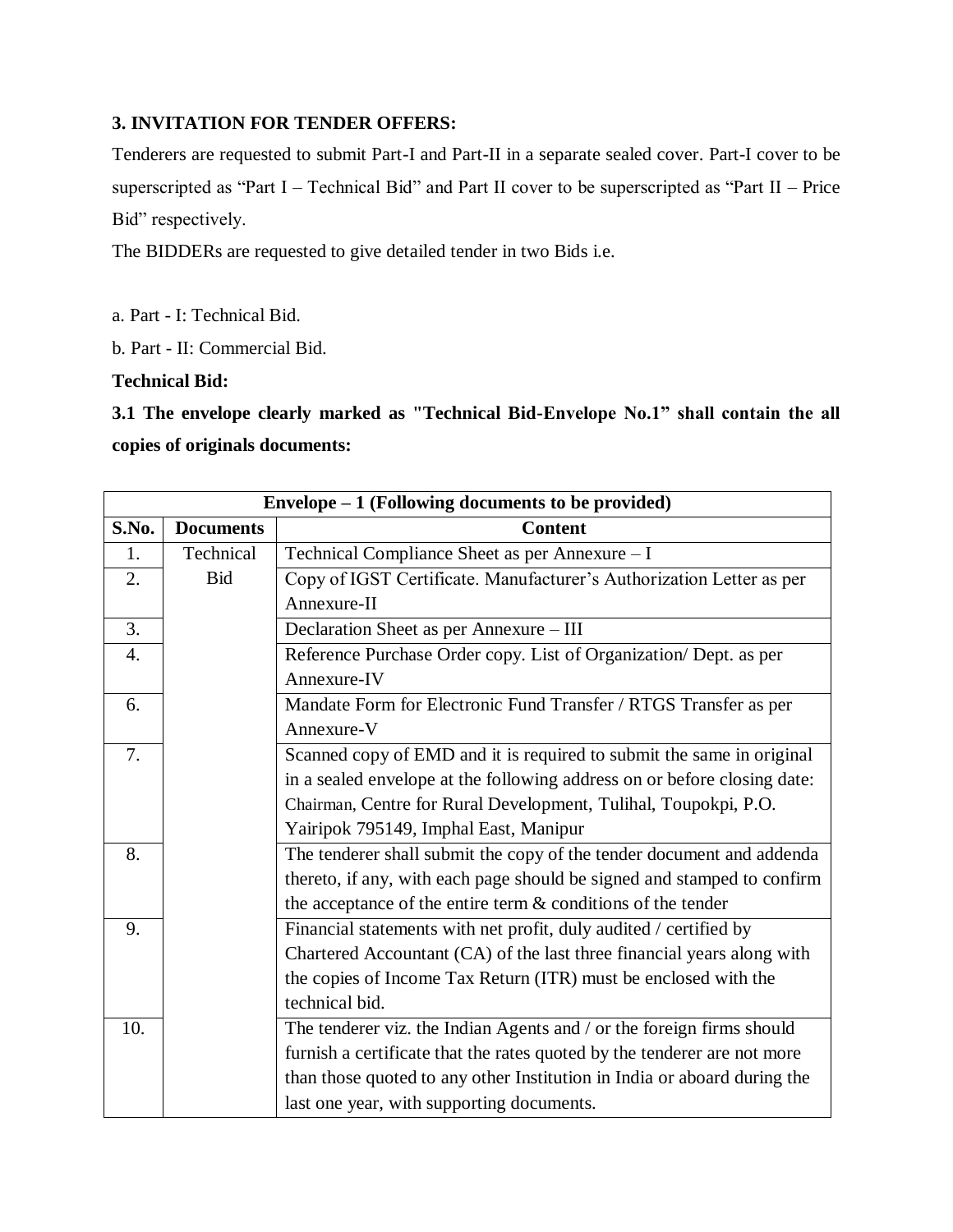| $Envelope - 2$                              |  |                                                |  |  |  |  |
|---------------------------------------------|--|------------------------------------------------|--|--|--|--|
| S.No.<br><b>Content</b><br><b>Documents</b> |  |                                                |  |  |  |  |
|                                             |  | Financial Bid   Price bid should be submitted. |  |  |  |  |

Bid documents should be submitted as per the above sequence with Index page and page numbers (including technical literature). Each page of the bid should be signed  $\&$  stamped in original. Unsigned bids will not be considered for evaluation. Each point of Envelope–I must be enclosed with the technical bid.

### **3.2. Tender Fee & Earnest Money Deposit Details**

- I. Tender Document can be downloaded from<http://www.ppdcagra.dcmsme.gov.in/> in with free of cost.
- II. EMD of Rs. 50,000/-(Rs Fifty thousand only) in the form of Demand Draft of a scheduled bank in the name of Chairman, Centre for Rural Development, valid for 60 days from the date of opening of the tender. The firm registered with NSIC as manufacturer for the supply of the same category of item for which the party is submitting quotation will be exempted from submission of EMD. Intended parties will have to give proof of registration along with their quotation. EMD of the unsuccessful bidders shall be refunded without any interest at the earliest after finalization of the purchase of concerned item.
	- a) The EMD will be returned to the BIDDERs(s) whose offer is not accepted by Centre for Rural Development, within one month from the date of the placing of the final order(s) on the selected  $BIDDER(s)$ . In case of the  $BIDDER(s)$  whose offer is accepted the EMD will be returned on submission of Bank Guarantee as Security Deposit (SD). However, if the return of EMD is delayed for any reason, no interest / penalty shall be payable to the BIDDERs.
	- b) The successful BIDDER, on award of contract / order, must send the contract / order acceptance in writing, within 15 days of award of contract / order failing which the EMD will be forfeited.
	- c) The EMD shall be forfeited: In case a successful BIDDER fails to furnish the Security Deposit.
- **III. The firm(s) who are registered under Micro and Small Enterprises (MSEs) as defined in MSE Procurement Policy issued by Department of Micro, Small and**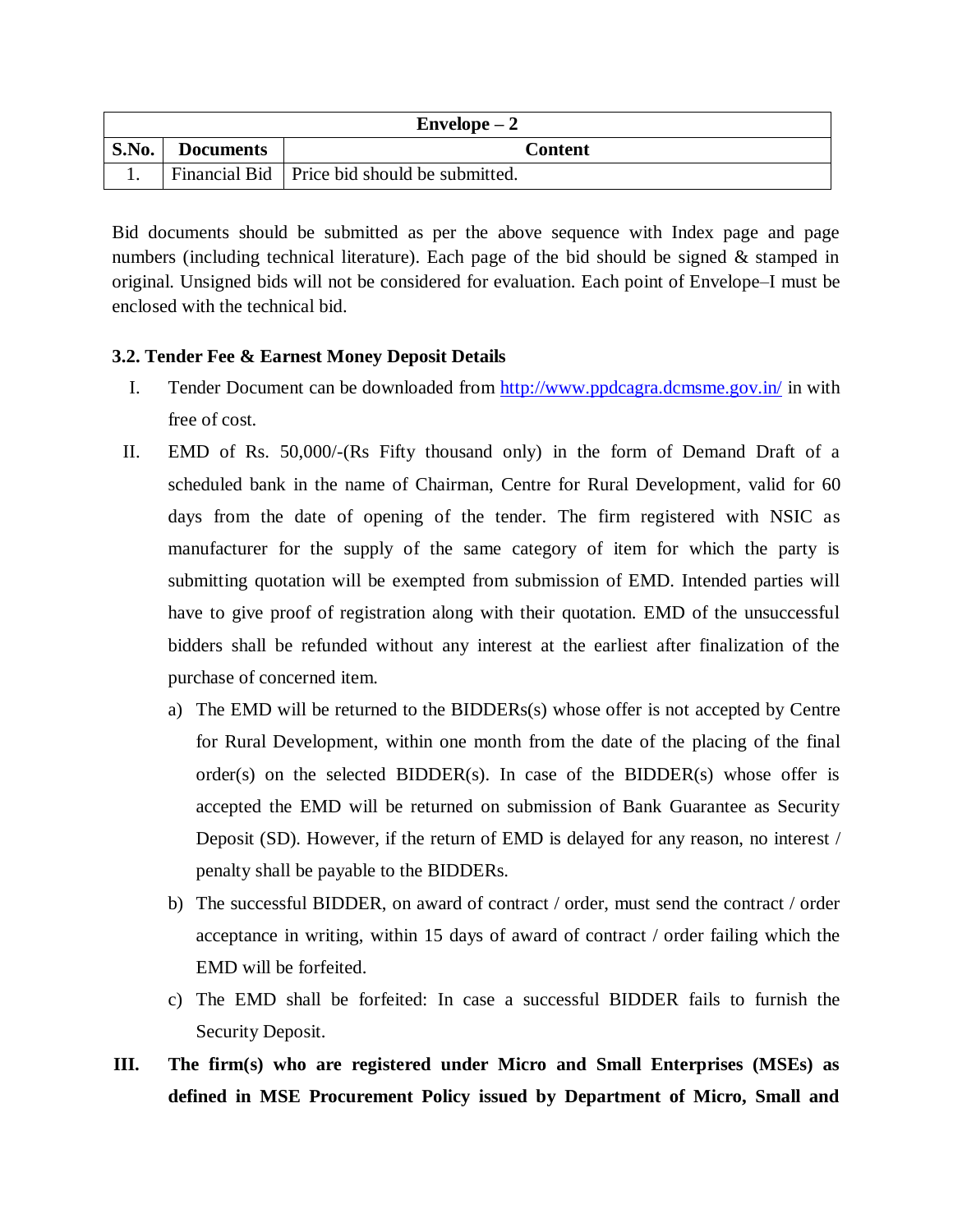**Medium Enterprises (MSME) or are registered with the Central Purchase Organization or the concerned Ministry or Department. EMD will be liable to be forfeited if bidder withdraws or amends impairs or derogates from the tender in any respect within the validity periods of his tender. Self-attested scan copy of the valid registration certificate must be uploaded with the technical bid.** 

### **3.3. The technical offer should not contain any price information.**

### **4. SPECIFICATIONS:**

Specifications are basic essence of the product. It must be ensured that the offers must be strictly as per our specifications. The Bid which is not as per our tender enquiry will be treated as nonqualified. Institute has the sole discretion to accept or reject tenders based on technical specifications.

## **5. Envelope 2**:

### **"Commercial Bid" shall contain:**

- i. Cost of all the items should be mentioned clearly and individually in the Commercial Offer (Part-II) only.
- ii. The prices should be shown against each item for the purpose of Insurance claims / replacements if any.
- iii. List of deliverables / Bill of materials and services.

Note:

- (i) No request for extension of due date will be considered under any circumstances.
- (ii) No sub-contracting is allowed with regard to installation, commissioning, warranty maintenance and after sales service. This is the sole responsibility of the Principals'/their authorized agents.
- (iii) Please do not insert 'Commercial Bid" (prices quoted) in the technical bid envelope. If the price quoted is submitted with technical bid the tender will be rejected.

## **6. TERMS OF THE TECHNICAL COMMITTEE**

On the due date the Technical bids will be opened and referred to the Technical Committee which is duly constituted by the CEO, Centre for Rural Development. The committee will go through the technical aspects of the tender and recommend short listed firms. The recommendation of the technical committee is the final and binding on all the parties.

The technical evaluation will be an assessment of the Technical Bid.

The technical committee may formulate evaluation criteria in addition to the specifications and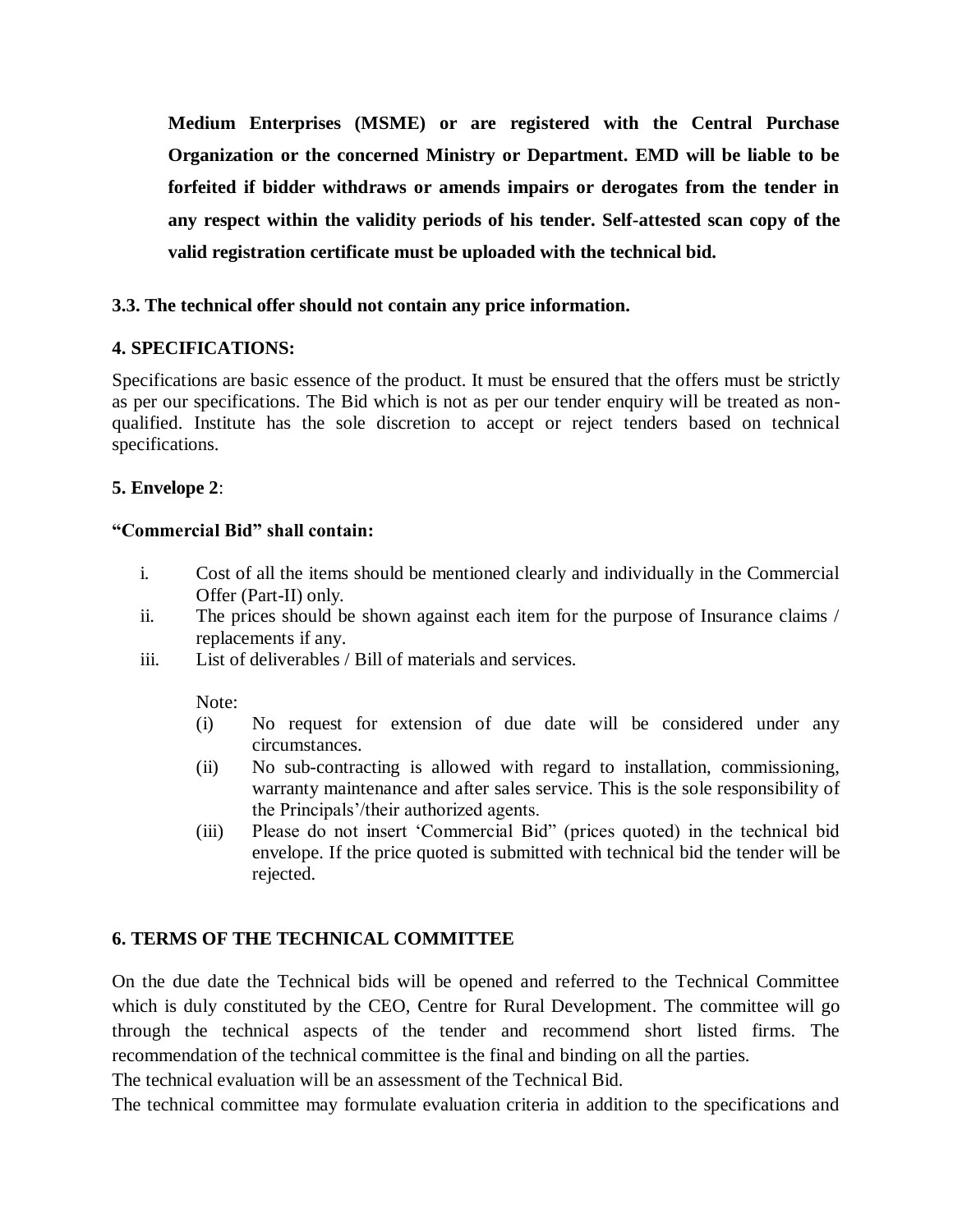requirements indicated in the tender, in the interest of Centre for Rural Development and this criteria/recommendation will also form as a part of short-listing of the firms.

The information received and the bids already submitted together will be examined with reference to the tendered specifications and evaluation is made by the Technical Committee.

#### 7. **OPENING AND EVALUATION OF THE TENDER**

(i) The tenders received up 15-07-2020 By 5:00 PM will be taken up for opening. Tenders received after specified date and time will not be accepted. The Tender will be opened through video conferencing (for which link will be shared with tenderers) by the Tender committee on 17-07-2020 By 11:00 AM in the presence of the available Tenderers/representatives of the Tenderers who choose to be present. The Tenderers or their authorized agents are allowed to be present online at the time of opening of the tenders.

(ii) Tender committee will inform the attested and unattested corrections, before the Tenderers and sign all such corrections in the online presence of the Tenderers. If any of the Tenderers or agents is not present then, in such cases the Committee will open the tender of the absentee Tenderer and take out the unattested corrections and communicate it to them. The absentee Tenderer should accept the corrections without any question whatsoever.

(iii) The Technical bid will be evaluated by Tender Committee in terms of the qualification Criteria. Tender Committee reserves the right to disqualify any of the tender if is not satisfied with the documents furnished.

(iv) The Tenderers declared as qualified will be informed on the date of opening of Part-II (Price Bid).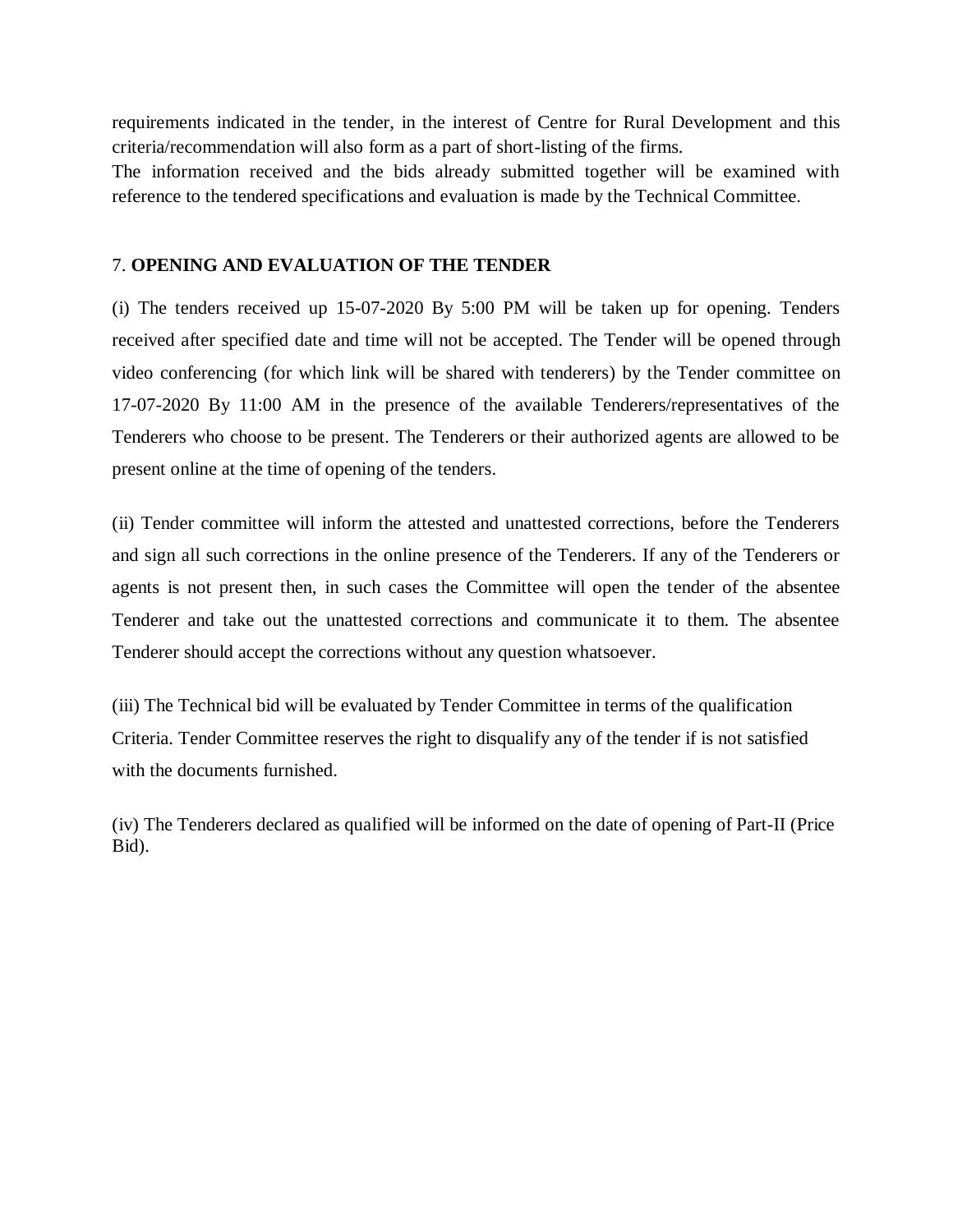## Annexure- I

## **List of Machinery with Specifications**

| S.No. | <b>Machinery</b>                                                            | Quantity       |
|-------|-----------------------------------------------------------------------------|----------------|
| 1.    | <b>Pineapple Head &amp; Tail Cutting Machine</b>                            |                |
|       | $(1$ HP motor)                                                              |                |
| 2.    | <b>Pineapple Core &amp; Slicer</b>                                          |                |
|       | (Corer 2 HP & Sizer 2 HP)                                                   |                |
|       | (Capacity - 6 To 8 Pineapple / Minute)                                      |                |
| 3.    | <b>Screw Press Pineapple Pulping Machine</b>                                |                |
|       | (For removing juice from variables fruits capacity to be 300 kg/hour. 20 HP |                |
|       | motor. Electricity 380 V 50 HZ.)                                            |                |
| 4.    | <b>PHE</b> cooling                                                          | 1              |
|       | (Capacity 300 Litter/Hour.)                                                 |                |
| 5.    | <b>Pineapple Washer Machine</b>                                             | $\mathbf{1}$   |
|       | (Capacity: 300 Kg/Hour. Fresh Pineapple/other fruits.)                      |                |
| 6.    | <b>SS Material Shifting Trolley</b>                                         | $\overline{2}$ |
|       | (Capacity 100 Kg.)                                                          |                |
| 7.    | <b>Pulp Collection Tank</b>                                                 | 1              |
|       | (100 litter capacity.)                                                      |                |
| 8.    | <b>Screw Pump</b>                                                           | $\overline{2}$ |
|       | (Capacity will be 500 Kg/Hr with Motor & pump mounting frame. Installed     |                |
|       | power-1.5HP.)                                                               |                |
| 9.    | <b>Jacketed Mixing Kettle</b>                                               | 1              |
|       | (200 litter capacity & with agitator. Installed power; 2HP.)                |                |
| 10.   | <b>Automatic screw capping Machine</b>                                      | 1              |
|       | (Automatic Cap sealing machine to cap 18 to 20 bottles per min. The         |                |
|       | machine is to be fully automatic and is to be robust construction.)         |                |
| 11.   | <b>Automatic Filling Machine</b>                                            | $\mathbf{1}$   |
|       | (Capacity – 100 ml to 1000 ml (Double head) & 18 to 20 bottles per minute.) |                |
| 12.   | <b>Treatment Plant (1000 LPH)</b>                                           | 1              |
|       | (Capacity 1000 litter per hour.)                                            |                |
| 13.   | <b>Production Pipeline with Material</b>                                    | $\mathbf{1}$   |
| 14.   | <b>Installation &amp; Commissioning</b>                                     | 1              |
| 15.   | <b>Chiller</b>                                                              | $\mathbf{r}$   |
| 16.   | <b>Empty Bottle Washing Machine</b><br>$(100$ Bottles per hr)               | $\mathbf{1}$   |
| 17.   | Filled Bottle cleaning & Drying Tunnel                                      | $\mathbf{1}$   |
|       | (300 litter per hour.)                                                      |                |
| 18.   | <b>Main Distribution Electric Panel</b>                                     | $\mathbf{1}$   |
| 19.   | <b>Cooling Tower</b>                                                        | $\mathbf 1$    |
| 20.   | <b>Cooling Tower Return Pipeline</b>                                        | $\mathbf{1}$   |
| 21.   | <b>Chiller Pipeline</b>                                                     | $\mathbf{1}$   |
| 22.   | <b>Sugar Syrup Machine</b>                                                  | $\mathbf{1}$   |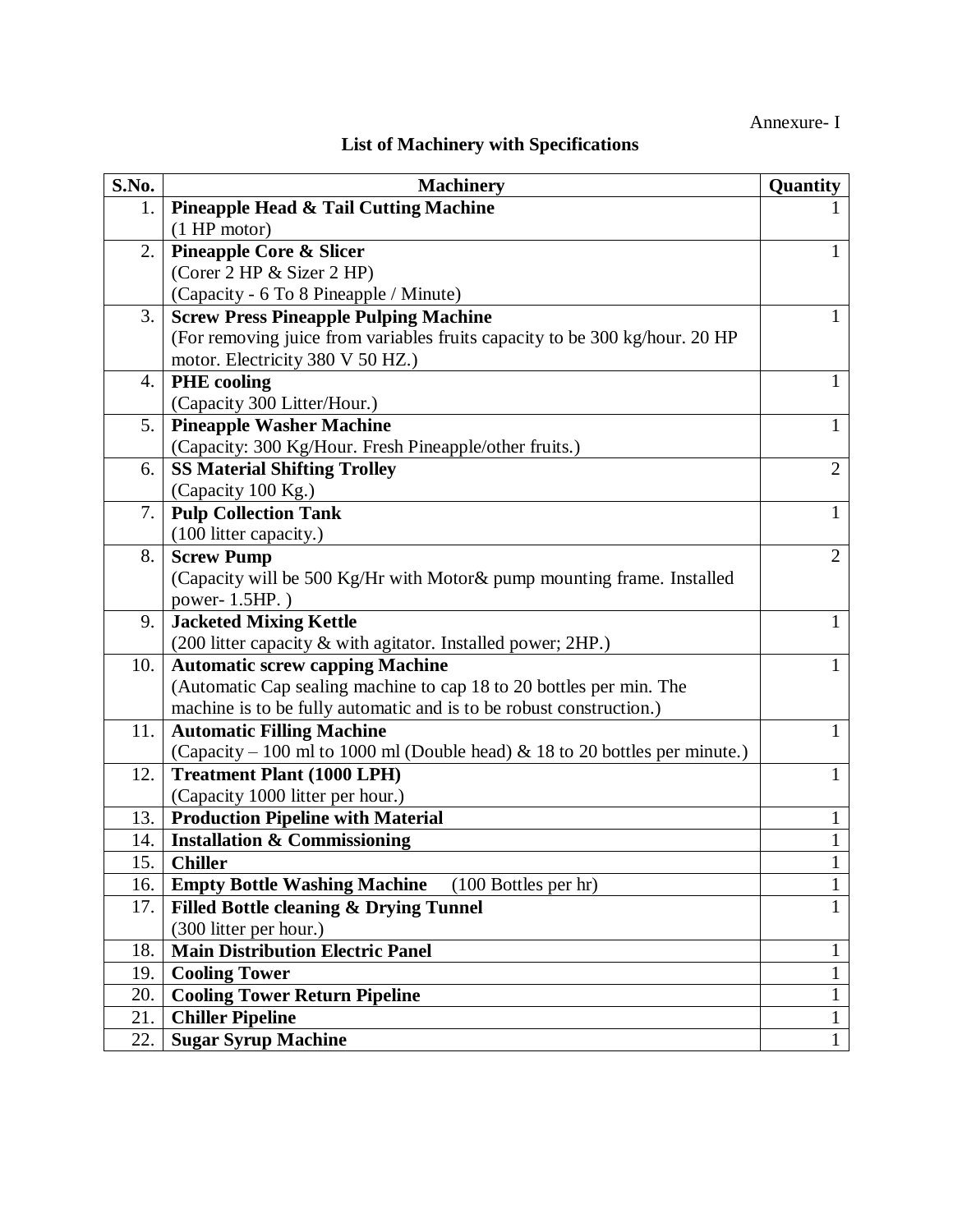### **FORMAT FOR MANUFACTURER'S AUTHORISATION LETTER TO AGENT** (on letter head)

Ref. No. Date:

To, Centre for Rural Development, Tulihal, Toupokpi, P.O. Yairipok 795149, Imphal East, Manipur Sub.: Authorization Letter.

Dear Sir,

We,\_\_\_\_\_\_\_\_\_\_\_\_\_\_\_\_\_\_\_\_\_\_\_, who are established and reputed manufacturers/Suppliers of\_\_\_\_\_\_\_\_\_\_\_\_\_\_\_\_\_\_\_\_, having factory at\_\_\_\_\_\_\_\_\_\_\_\_\_\_\_\_\_\_\_\_, hereby authorize M/s. \_\_\_\_\_\_\_\_\_\_\_\_\_\_\_\_\_\_\_\_\_\_\_\_\_\_\_\_\_\_\_\_\_\_\_ (name & address of Indian distributor /agent) to bid, negotiate and conclude the order with you for the above goods manufactured by us. We shall remain responsible for the tender / contract / agreement negotiated by the said M/s. \_\_\_\_\_\_\_\_\_\_\_\_\_\_\_\_\_\_\_\_\_\_,jointly and severely. We ensure that we would also support / facilitate the M/s \_\_\_\_\_\_\_\_\_\_\_\_\_\_\_\_\_\_\_\_\_\_\_\_\_\_\_on regular basis with technology / product updates for up-gradation / maintains / repairing / servicing of the supplied goods manufactured by us, during the warranty period. In case duties of the Indian agent / distributor are changed or agent / distributor is changed it shall be obligatory on us to automatically transfer all the duties and obligations to the new Indian Agent failing which we will ipso-facto become liable for all acts of commission or omission on the part of new Indian Agent / distributor.

Yours faithfully,

[Name & Signature] for and on behalf of M/s. \_\_\_\_\_\_\_\_\_\_\_\_\_\_\_\_\_\_\_\_\_\_\_\_\_\_\_ [Name of manufacturer]

Note: This letter of authorization should be on the letterhead of the manufacturing concern and should be signed by a person competent and having the power of attorney to bind the manufacturer. A copy of notarized power of attorney should also be furnished. Only manufacturer(s) or their sole authorized distributor / agent are eligible to bid. Authorization letter in the prescribed format (Annexure – II) from Original Equipment Manufacturer (OEM) in favour of authorized Agent to bid / negotiate / conclude the order against this tender, must be enclosed with technical bid.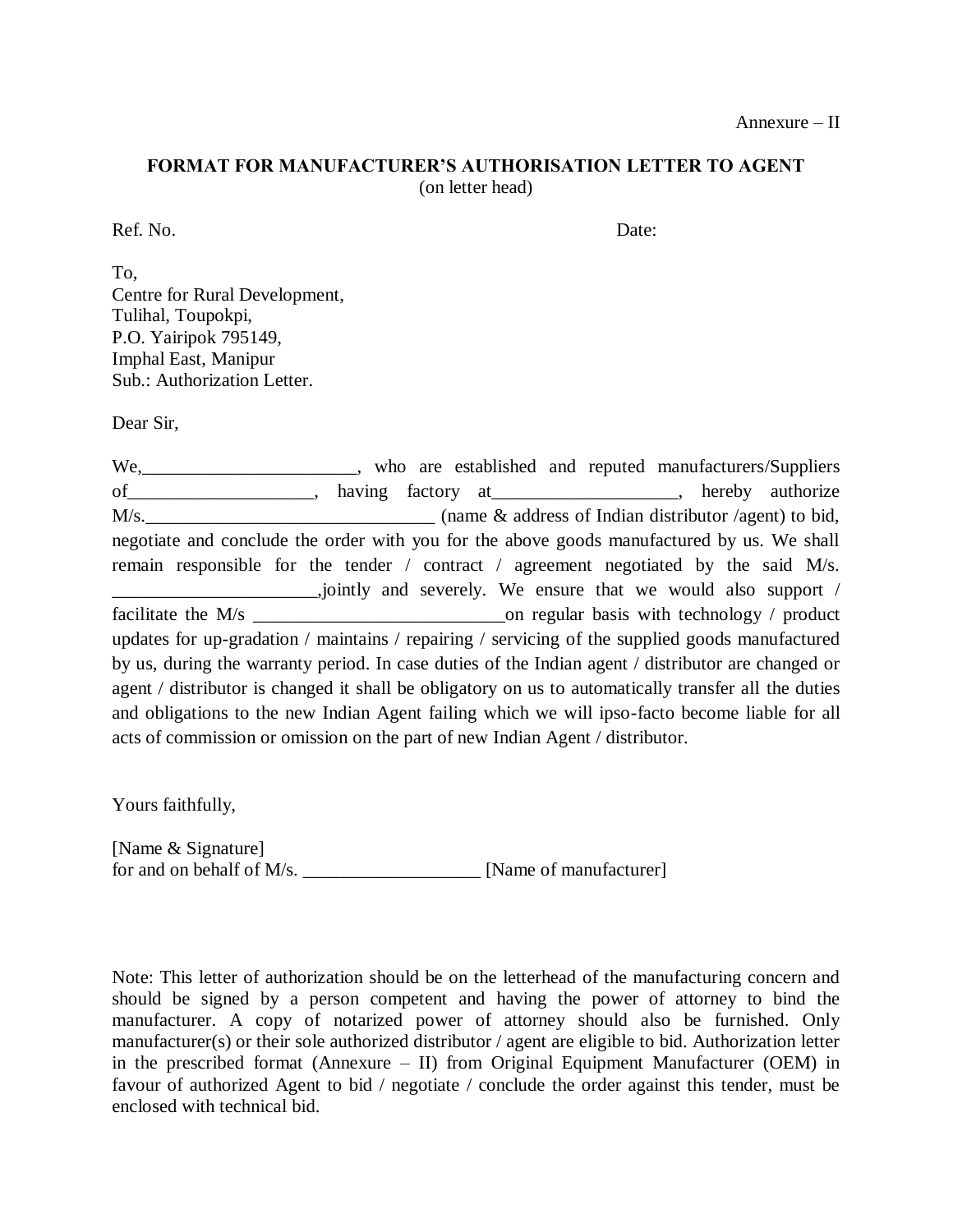#### **DECLARATION SHEET**

We, \_\_\_\_\_\_\_\_\_\_\_\_\_\_\_\_\_\_\_\_\_\_\_\_\_\_\_\_\_\_\_\_\_\_\_\_\_\_\_ hereby certify that all the information and data furnished by our organization with regard to this tender specification are true and complete to the best of our knowledge. I have gone through the specification, conditions and stipulations in details and agree to comply with the requirements and intent of specification. This is certified that our organization has been authorized (Copy attached) by the OEM to participate in Tender. We further certified that our organization meets all the conditions of eligibility criteria laid down in this tender document. Moreover, OEM has agreed to support on regular basis with technology / product updates and extend support for the warranty. The prices quoted in the financial bids are subsidized due to academic discount given to Centre for Rural Development.

| Phone                                            |  |
|--------------------------------------------------|--|
| Fax                                              |  |
| E-mail                                           |  |
| <b>Contact Person Name</b>                       |  |
| Mobile Number                                    |  |
| <b>GST</b> Number                                |  |
| Kindly provide bank details of the bidder in the |  |
| following format:                                |  |
| a) Name of the Bank                              |  |
| b) Account Number                                |  |
| c) Kindly attach scanned copy of one cancelled   |  |
| Cheque to enable us to return the EMD to         |  |
| unsuccessful bidder                              |  |

#### **(Signature of the Tenderer)**

Name:

Seal of the Company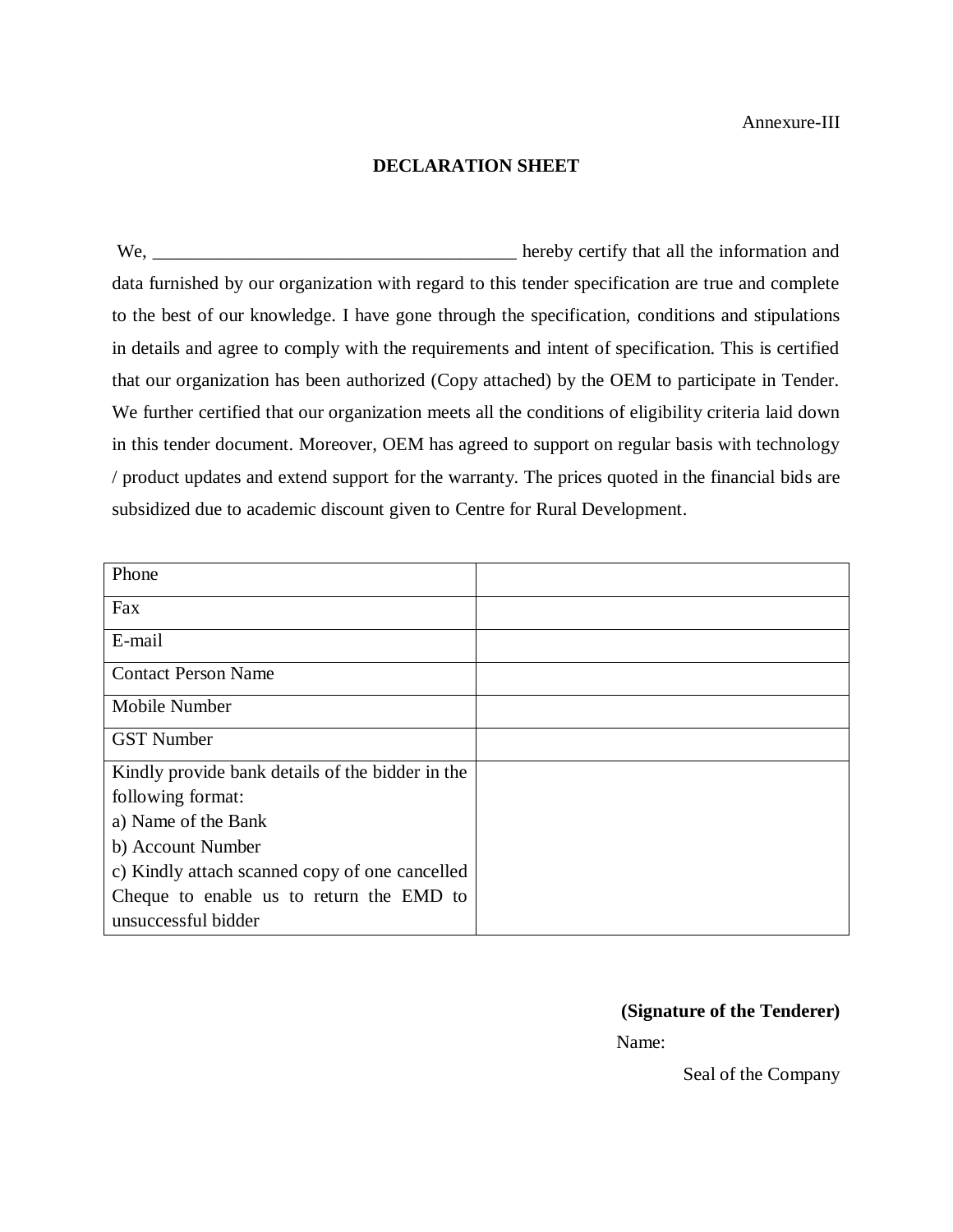#### Annexure-IV

| List of Organizations/Deptt. for whom the Bidder has undertaken such work during last<br>three years (must be supported with work orders) |                    |  |  |  |  |  |  |
|-------------------------------------------------------------------------------------------------------------------------------------------|--------------------|--|--|--|--|--|--|
| Name of the organization                                                                                                                  | <b>Contact No.</b> |  |  |  |  |  |  |
|                                                                                                                                           |                    |  |  |  |  |  |  |
|                                                                                                                                           |                    |  |  |  |  |  |  |
|                                                                                                                                           |                    |  |  |  |  |  |  |
|                                                                                                                                           |                    |  |  |  |  |  |  |
|                                                                                                                                           |                    |  |  |  |  |  |  |
|                                                                                                                                           |                    |  |  |  |  |  |  |

## **List of Organization/Deptt.**

**Signature of Bidder**

Name: \_\_\_\_\_\_\_\_\_\_\_\_\_\_\_\_\_\_\_\_\_\_\_\_\_\_\_

Designation: \_\_\_\_\_\_\_\_\_\_\_\_\_\_\_\_\_\_\_\_\_\_\_\_\_\_\_\_

Organization/Deptt. Name: \_\_\_\_\_\_\_\_\_\_\_\_\_\_\_\_\_\_\_\_\_\_\_\_\_\_\_\_\_

Contact No. : \_\_\_\_\_\_\_\_\_\_\_\_\_\_\_\_\_\_\_\_\_\_\_\_\_\_\_\_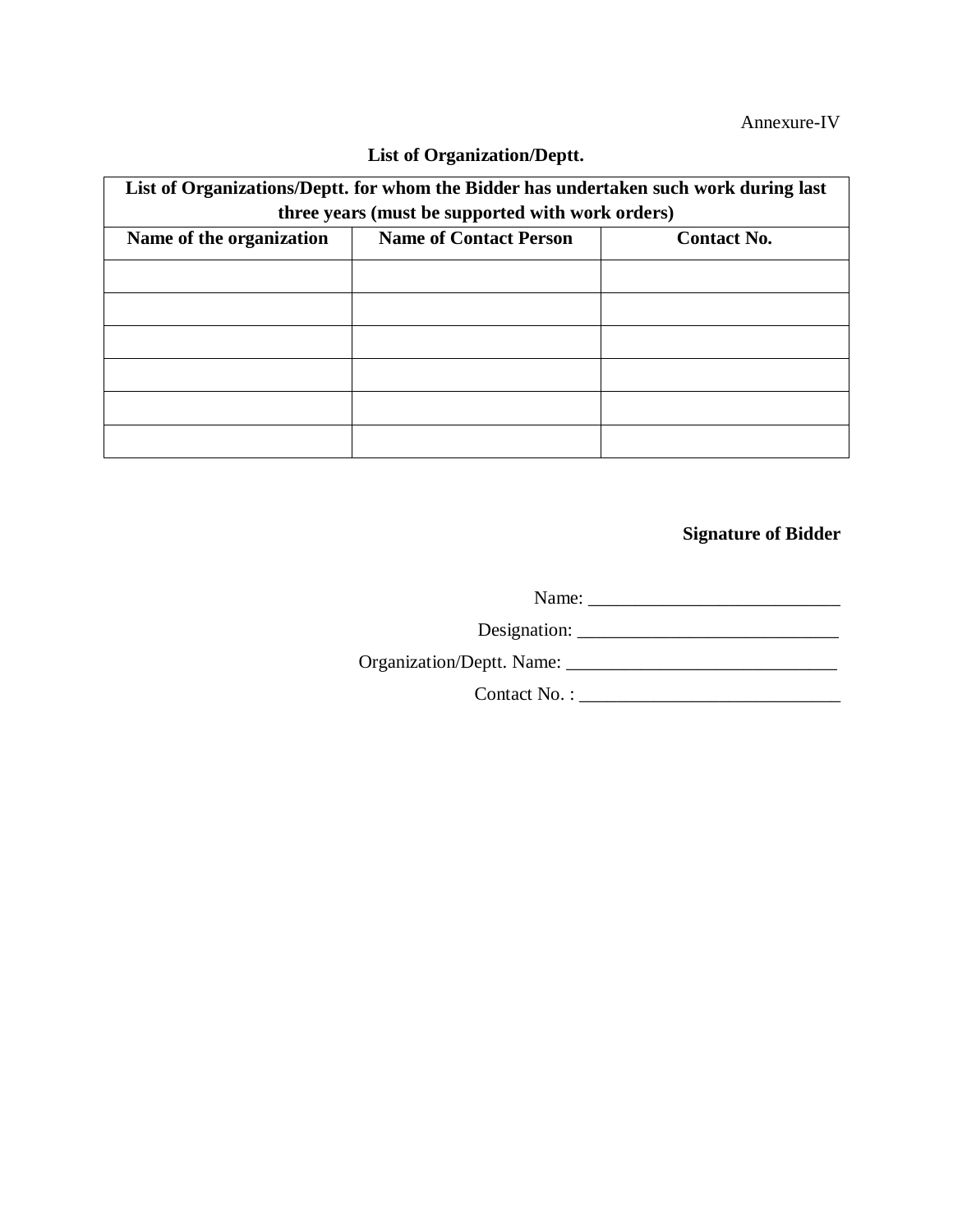#### **Certificate of Guarantee/Warranty (on letter head)**

I / We certify that the guarantee / warranty shall be given for a period of Two (02) years starting from the date of the satisfactory installation, commissioning and handing over of the equipment and the work completed under the contract. During the guarantee / warranty period, I / we shall provide the "after sale service" and the replacement of defective / or any part(s) of the equipment or rectification of defects of work of the equipment will be free of cost. The replacement of the parts shall be arranged by us, at our own cost and responsibility. We undertake that the above guarantee / warranty shall begin only from the date of successful installation. The benefit of change in dates of the guarantee / warranty period shall be in the interest of the user / your organization.

I / We shall try to repair the equipment at Institute premises. However, in case it is not possible to repair the equipment at Institute premises, we will take out the equipment to our site on our own expenses. We shall take the entire responsibility for the safe custody and transportation of the equipment taken out for repairs till the equipment is rehabilitated to the Institute after repair. If any loss of equipment occurred during our custody, we will restore it / compensate to Institute for such losses.

I / We guarantee that in case we fail to carry out the maintenance work within the stipulated period, the Institute reserves the right to get the maintenance work carried out at our risk, cost and responsibility after informing us. All the expenses including excess payment for repairs / maintenance shall be adjusted against the Performance Bank Guarantee. In case the expenses exceed the amount of the Performance Bank Guarantee, the same shall be recoverable from us with / without interest in accordance with the circumstances.

I / We undertake to perform calibration after every major repair / breakdown / taking the equipment out for repair from the Institute premises. I / We guarantee that we will supply spare parts, if and when required on agreed basis for an agreed price. The agreed basis could be an agreed discount on the published catalogue price.

I / We guarantee to the effect that before going out of production of the spare parts, we will give the adequate advance notice to Institute so that Institute may undertake to procure the balance of the life time requirements of the spare parts.